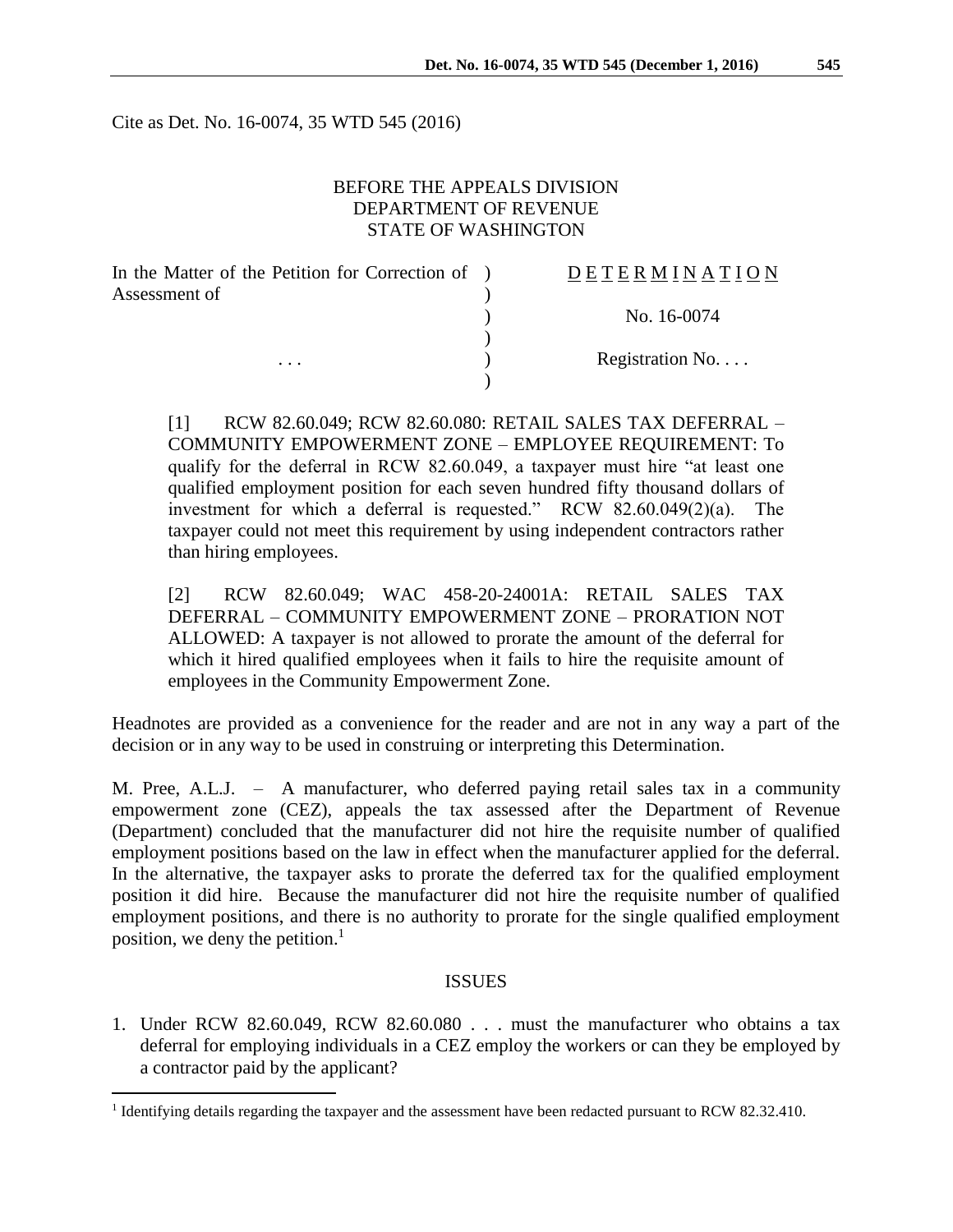2. Under RCW 82.60.049 and [WAC 458-20-24001A (Rule 24001A)], if the manufacturer does not hire the requisite number of qualified employment positions, may the manufacturer prorate the CEZ deferral based upon the qualified employment positions it did hire?

## FINDINGS OF FACT

[Taxpayer] manufactures … in Washington. The taxpayer applied for a CEZ tax deferral for sales and/or use tax on July 15, 2009. The Department's Special Programs Division (SPD) approved the taxpayer's application on July 22, 2009, and issued a CEZ certificate. The taxpayer anticipated building a new structure (facility) in a CEZ in Washington and hiring ten full time employees in the CEZ. SPD reviewed the taxpayer's project in 2012 and required the taxpayer to hire four qualified employment positions by the end of 2012, and keep them employed for twelve months. The taxpayer purchased equipment using the CEZ certificate, and did not pay retail sales tax and/or use tax on the equipment.

The taxpayer contacted the Department in 2013, and said that it had not hired four employees residing in CEZs. SPD issued Document No. . . . , which billed the taxpayer for the deferred tax of \$ . . . on the \$ . . . investment project. The taxpayer appealed.

SPD checked the residential addresses of the four employees and found that only one lived in the CEZ. The SPD notes that the Department specifically instructed the taxpayer that it must hire four residents from the CEZ for the project.<sup>2</sup> Both the application form and the SPD's 2009 approval letter specifically provided that if the taxpayer did not fill the qualified employment positions, "all deferred taxes are immediately due."

The taxpayer contends that it did hire four employees, one who lived in a CEZ, and three additional employees in the county containing a CEZ. The taxpayer argues that it met the spirit of the deferred sales tax program. In the alternative, the taxpayer contends that it should be entitled to a deferral of \$ . . . for the one employee who lived in a CEZ that it did hire.

In addition, the taxpayer only employed one of the individuals by the end of  $2012$ .<sup>3</sup> The taxpayer was not the employer of record for the three employees who did not live in the CEZ. The taxpayer states that due to internal hiring issues, unrelated to tax, the taxpayer hired them as contractors, but the taxpayer had the right to control each individual. The taxpayer states that they were not independent contractors because each individual only worked for the taxpayer, the taxpayer controlled when, where, and how they worked, and the individuals did not maintain an office and were not liable for any expenses. The three individuals were paid by independent contractors who billed the taxpayer. One contractor billed the taxpayer for "consulting and financial services," and the other for "professional services." The billings appeared to be measured by hours worked.

 $\overline{a}$ 

<sup>&</sup>lt;sup>2</sup> On August 21, 2012, SPD sent the taxpayer the Rural County CEZ Deferral Fact Sheet, which stated, "You must hire four (4) residents from the CEZ for this project."

<sup>&</sup>lt;sup>3</sup> According to the taxpayer, the three individuals are now employees of the taxpayer.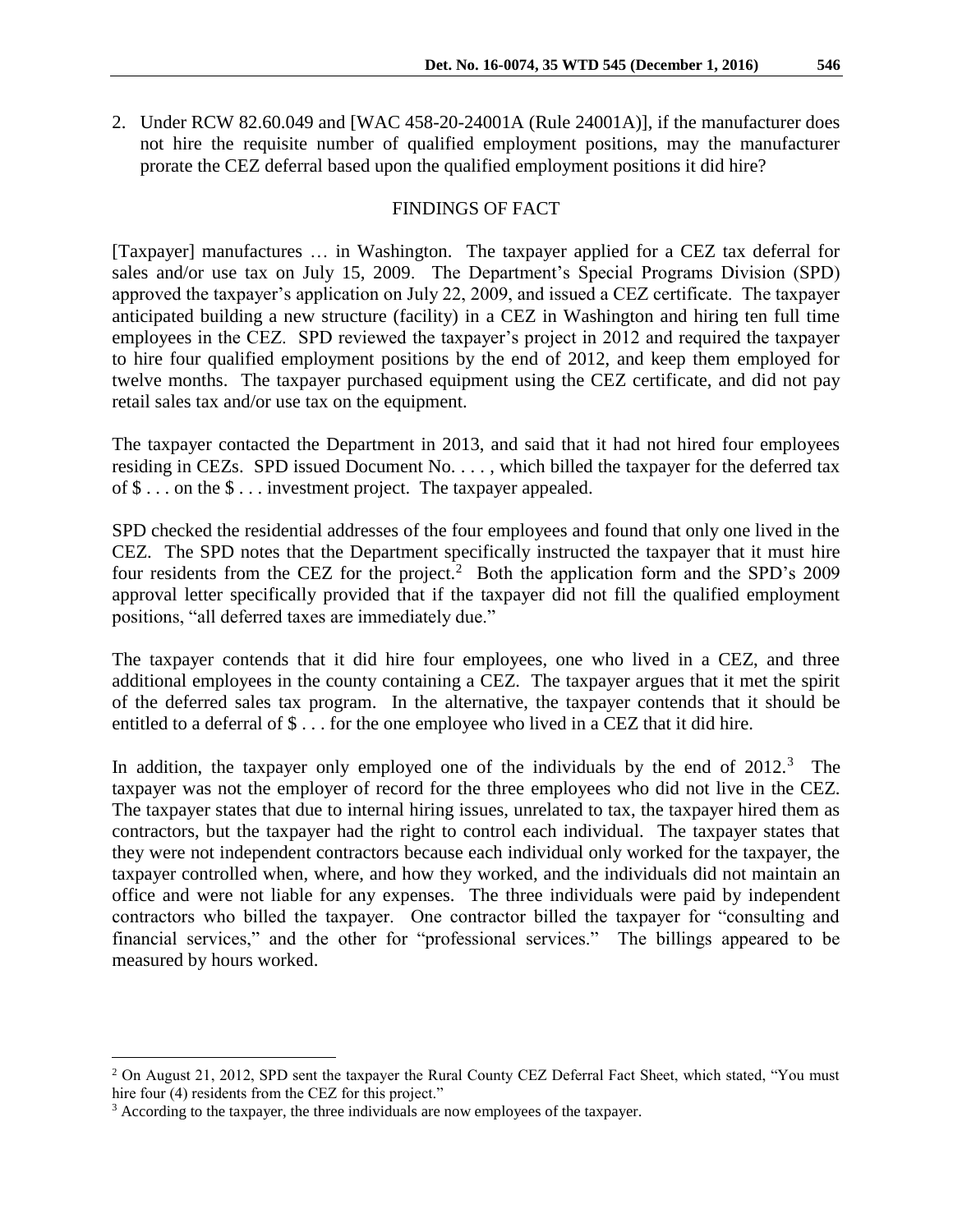## ANALYSIS

Under RCW 82.08.020, the state of Washington imposes retail sales tax on "each retail sale in this state." RCW 82.04.050 defines the terms "retail sale" and "sale at retail" broadly to mean "every sale of tangible personal property (including articles produced, fabricated, or imprinted) to all persons irrespective of the nature of their business and including, among others, without limiting the scope hereof, persons who install, repair, clean, alter, improve, construct, or decorate real or personal property of or for consumers." RCW 82.04.050(1)(a). The term also includes tangible personal property consumed and/or for labor and services rendered in respect to "the constructing, repairing, decorating, or improving of new or existing buildings or other structures under, upon, or above real property of or for consumers . . . ."  $RCW$  82.04.050(2)(b)

Chapter 82.60 RCW establishes a retail sales and use tax deferral/waiver program to promote economic stimulation, create employment opportunities, and reduce poverty in rural or distressed areas of the state. *See* RCW 82.60.010. RCW 82.60.030 authorizes applications for deferral under the chapter. RCW 82.60.040 directs the Department to issue a deferral certificate to taxpayers for sales and use taxes otherwise due on each "eligible investment project" that is located in an "eligible area." RCW 82.60.040. RCW 82.60.065 forgives repayment on deferred taxes for investment projects upon which deferral was granted after June 30, 1994.

Currently, RCW 82.60.049(2) provides the requirements (and limits for the deferral program under chapter 82.60 RCW:

In addition to the provisions of RCW 82.60.040, the department shall issue a sales and use tax deferral certificate for state and local sales and use taxes due under chapters 82.08, 82.12, and 82.14 RCW, on each eligible investment project that is located in an eligible area, if the applicant establishes that at the time the project is operationally complete:

(a) The applicant will hire at least one qualified employment position for each seven hundred fifty thousand dollars of investment for which a deferral is requested; and

(b) The positions will be filled by persons who at the time of hire are residents of the community empowerment zone. As used in this subsection, "resident" means the person makes his or her home in the community empowerment zone or the county in which the zone is located. A mailing address alone is insufficient to establish that a person is a resident for the purposes of this section. The persons must be hired after the date the application is filed with the department.

The taxpayer argues that it qualifies for the deferral because it employed four individuals who were residents of the CEZ. There is no dispute that the taxpayer hired one individual who resides in the CEZ. However, the other three individuals were not employed by the taxpayer.<sup>4</sup> Rather, the taxpayer paid another business to use that business' employees. RCW

 $\overline{a}$ 

<sup>4</sup> Because these three individuals were not the taxpayer's employees, we need not address whether there were residents of the CEZ in accordance with RCW 82.60.049(2).